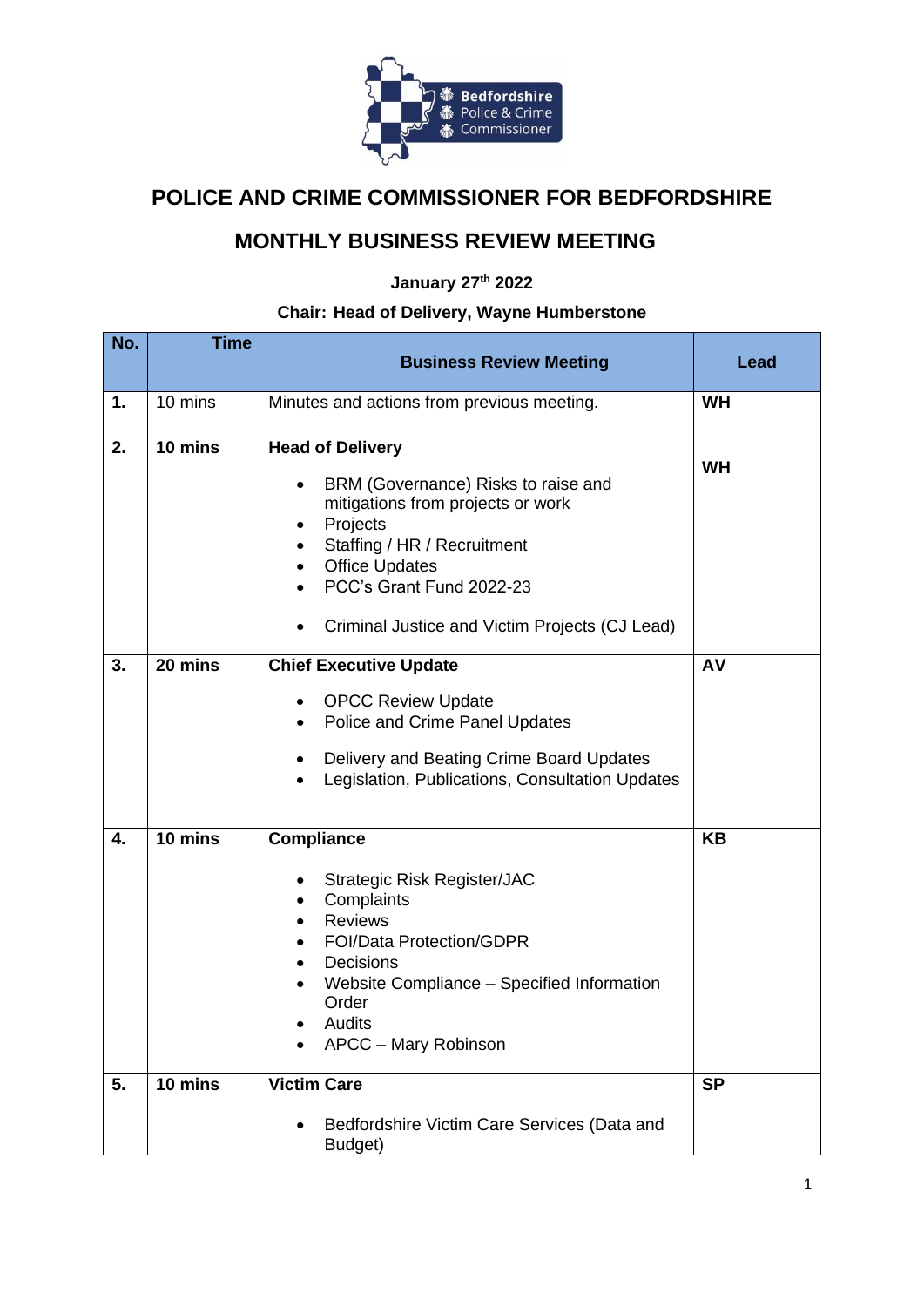

|     |                   | <b>Beds Police Partnership Trust</b><br>$\bullet$<br>(Data and Budget)<br><b>Victim Care</b>                                                                     |                   |
|-----|-------------------|------------------------------------------------------------------------------------------------------------------------------------------------------------------|-------------------|
| 6.  | 10 mins           | <b>Project Manager - Policing and Contact</b><br>Projects against Police and Crime Plan<br>٠<br><b>Safer Streets Update</b><br>$\bullet$<br>Update on Roads Fund | <b>PE</b>         |
| 7.  | 10 mins           | <b>Commissioning / Victims</b><br>2021-22 bids update<br>2022-23 bids update<br>Commissioning process<br><b>Probation Update</b>                                 | <b>AB</b>         |
| 9.  | $10 \text{ mins}$ | <b>Communications</b><br><b>Press Releases</b><br>Newsletter progress update and distribution list<br><b>Website Review</b>                                      | LF                |
| 10. | 10 mins           | <b>Events and Engagement OPCC</b><br>Upcoming events<br>٠                                                                                                        | <b>ZF</b>         |
| 11. | 10 mins           | <b>Executive Personal Assistant Update</b><br><b>PCC Diary</b><br>$\bullet$<br>Structural changes to diary - points to note<br>from the PCC                      | <b>GM</b>         |
| 12. | 5 mins            | Key Contacts Made for spreadsheet<br>Any updates from all team members ********                                                                                  | <b>Whole Team</b> |
| 13. | Close             | Decisions log to be updated with anything from this<br>meeting                                                                                                   | <b>KB</b>         |
| 14. |                   | <b>AOB</b>                                                                                                                                                       | All               |